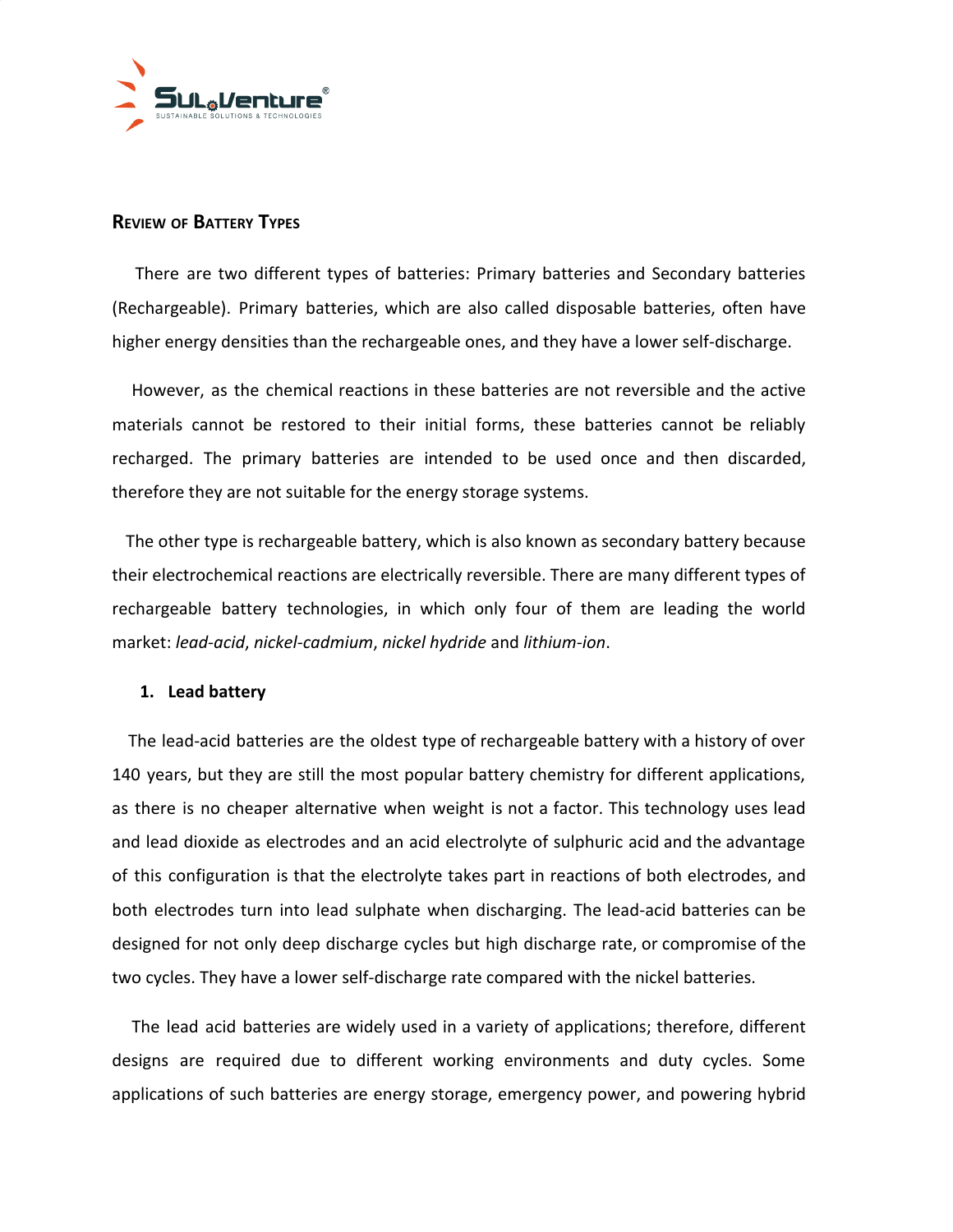

vehicles, etc. Because some drawbacks such as: cell reversal, sulfation, storage for long periods, and imbalance of the cell voltage.

Lead-based batteries are currently the only available mass-market technology for SLI applications in conventional vehicles, including those with start-stop and basic micro-hybrid systems, due to their excellent cold cranking performance, reliability and low cost. Starter batteries of 12V are standardized globally.

Advanced lead-based batteries (absorbent glass mat or enhanced flooded batteries) provide start-stop functionality to improve fuel efficiency in all micro- hybrid vehicles currently on the market. In start-stop systems, the internal combustion engine is automatically shut down under braking and rest, reducing fuel consumption by up to 5-10%. In addition, some start-stop systems provide for regenerative braking, in which the vehicle's kinetic energy is converted to electricity and stored within the lead based battery. Start-stop systems are already commercialized in several mass-market car models, with Pike Research estimating 37 million units for the global micro-hybrid car market by 2020.

In comparison with other battery technologies, lead-based traction batteries are not competitive for use in full hybrid electric vehicles or electric vehicles because of their lower specific energy and higher weight. However, for all electrified powertrains (from micro-hybrid to full electric vehicles), the 12V board-net and electronic component supply are currently provided by auxiliary 12V lead-based batteries (in addition to the larger traction battery). The 12V lead-based battery is also used to maintain the safety management of the larger traction battery. This is expected to continue for the foreseeable future.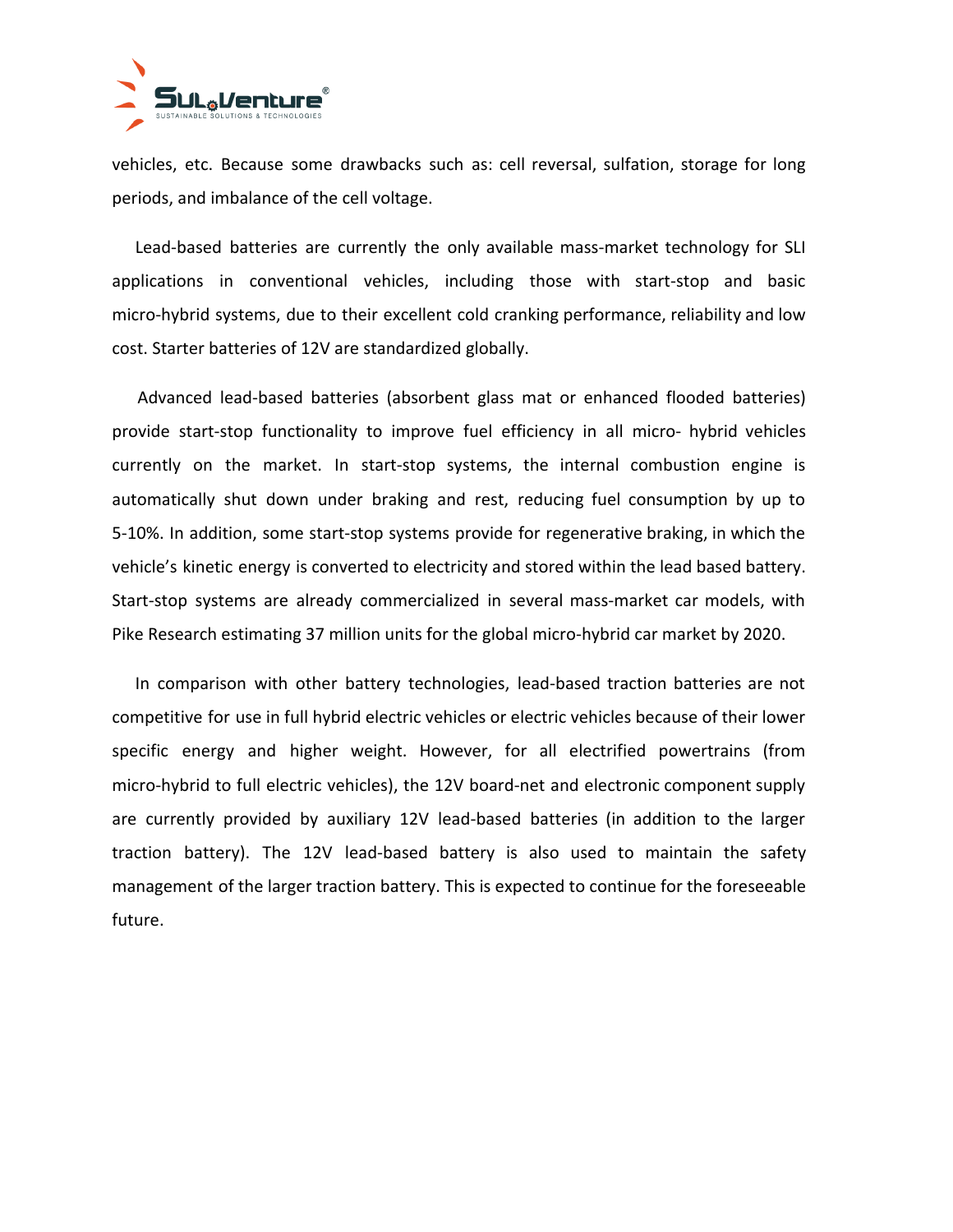

All lead-based batteries use the same basic chemistry. In vehicles, three lead-based sub technologies are currently available:

- Flooded SLI batteries
- Enhanced flooded batteries (EFB)
- Absorbent glass mat (AGM) batteries

## **1.1 Flooded SLI batteries**

Because of their lower cost, flooded lead based batteries are used in the vast majority of conventional ICE vehicles to provide starter, lighting and ignition (SLI) functions. Flooded lead-based batteries are characterized by a vented design and an excess of free-flowing electrolyte between and above the electrode stack.

## 1.2 **Advanced lead-based batteries: AGM & EFB**

Absorbent glass mat (AGM) and enhanced flooded (EFB) battery technologies have more recently been introduced for use in start-stop and basic micro-hybrid vehicles. These batteries have higher deep-cycle resistance and charge recoverability compared with flooded SLI batteries, in order to handle the more frequent stops and starts, and to provide a continued supply of electrical consumer units during the stop phase. The cranking performance of SLI batteries is carried over.

EFBs feature an improved flooded battery design with increased cyclic durability and increased ability to accept charge current, due to various changes in battery construction.

AGM batteries are valve-regulated lead-based batteries characterized by closed cells and an immobilized electrolyte held permanently in a glass fleece separator. This again allows for increased cyclic durability and improved charge recoverability.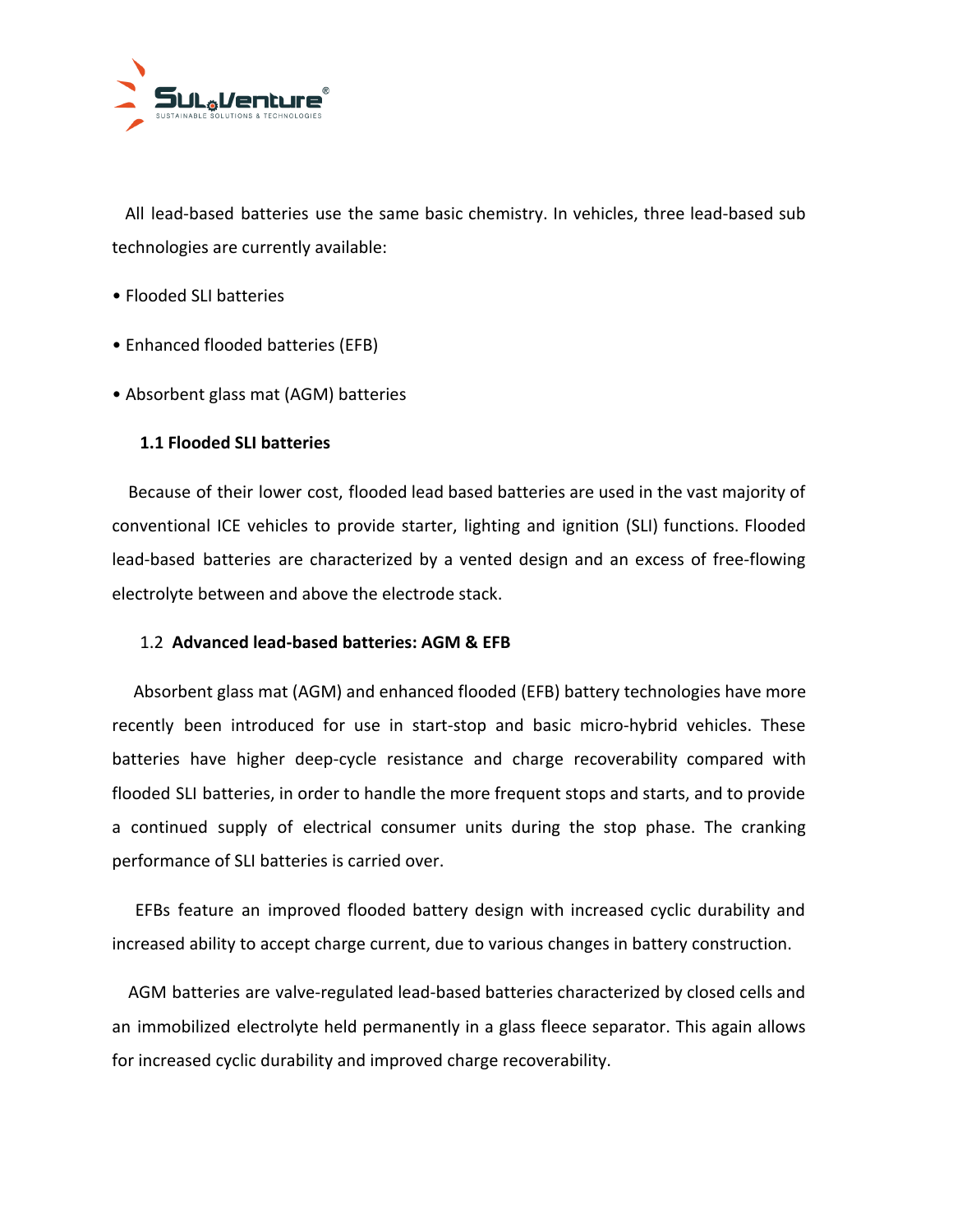

Both EFB and AGM batteries are suitable for use in start-stop and micro-hybrid systems installed to improve fuel efficiency in conventional ICE vehicles. The deep cycling performance of AGM batteries makes them the technology of choice for vehicles with deeper cycling duty.

# **1.3 Chemistry**

Lead-based batteries all use the same basic chemistry. The active material of the positive plate mainly consists of lead dioxide, and the active material of the negative plate is finely dispersed metallic lead. These active materials react with the sulphuric acid electrolyte to form lead sulphate on discharge and the reactions are reversed on recharge. Batteries are constructed with lead grids to support the active materials. Individual cells are connected in series within a single plastic case. The nominal voltage of a cell is 2.0V.

## **1.4 Components of lead-based batteries**

- Lead and lead dioxide: average 60% of the total weight.
- Electrolyte: diluted sulphuric acid: average 30% of the total weight

• Others, like alloying components and polymers (separators PE, battery case PP): average 10% of the total weight.

# **1.5 Weight and lifecycle of lead-based batteries**

The average total weight of a lead-based battery (flooded and EFB/AGM) for a compact passenger car is 18-20kg. The lifetime of an SLI battery heavily depends on usage patterns and the climate in the area of use. It can be estimated to be  $5 - 7$  years.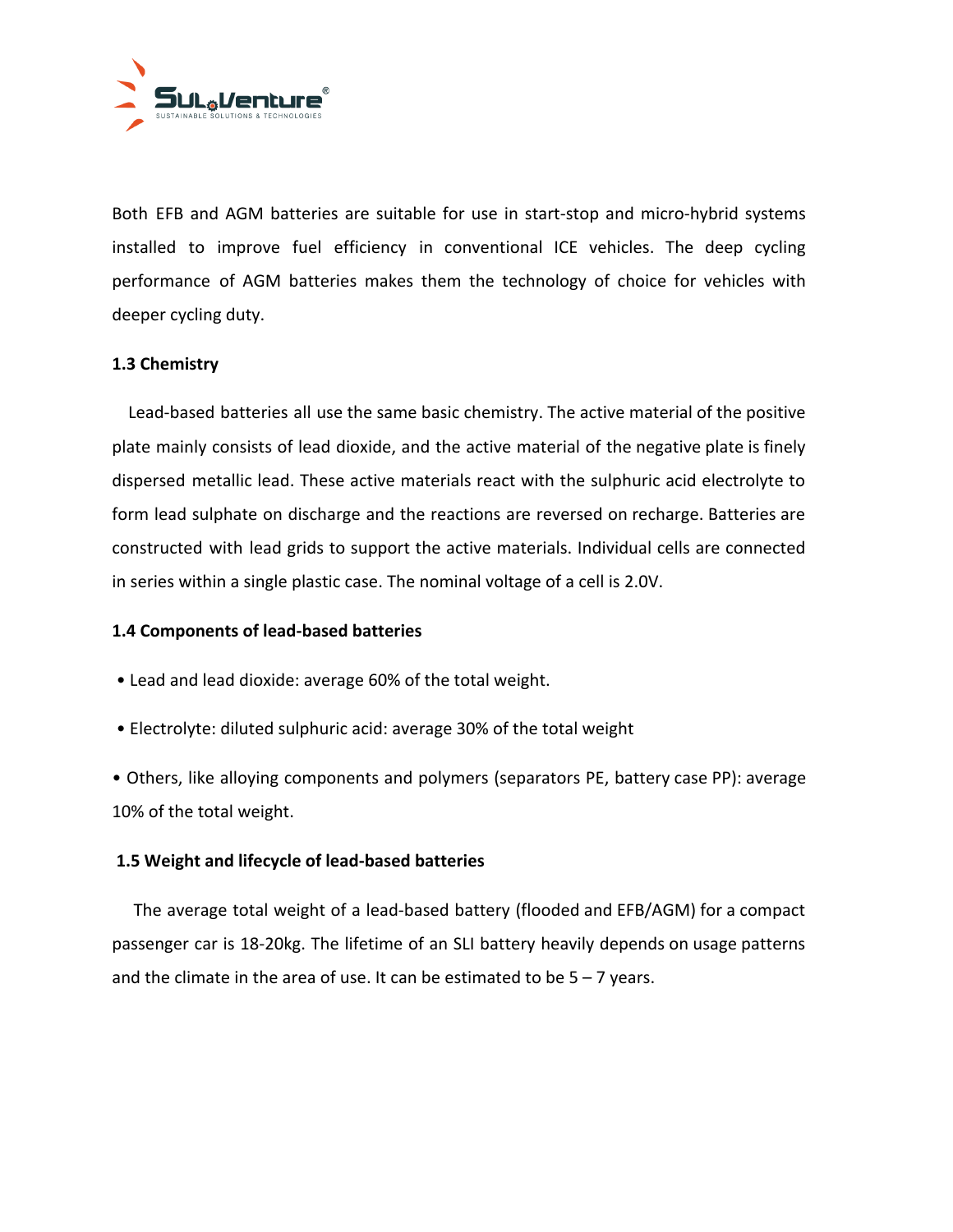

Successful efforts have been made to increase the efficiency of the lead-based battery by reducing the amount of lead needed to achieve the required performance. However, the increasing number of electrical components in cars and the additional functions that the

battery is required to cover (e.g. start-stop functionality for improving fuel efficiency) has imposed extra requirements on the automotive battery (i.e. deeper and more frequent discharge), meaning there has not been a corresponding reduction in battery weight for EFB and AGM technologies.

## **2. Nickel-cadmium (NiCd)**

The Nickel-cadmium (NiCd) battery is a kind of rechargeable battery that uses nickel oxide hydroxide and metallic cadmium as electrodes, and an alkaline electrolyte (often potassium hydroxide). NiCd batteries are used in specific industrial applications in which particular performance characteristics are required, including an excellent ability to take mechanical and electrical abuse, an ability to operate at extreme temperatures, and a lower loss of capacity when ageing. Industrial applications include air transportation, train, tram and metro rolling stock, and stand-by uses in extreme weather conditions.

NiCd batteries are no longer used in vehicles, and are only available as spare parts for vehicles put on the market before 2008. The most attractive feature of the nickel-cadmium batteries is that they are more difficult to damage comparing with other batteries during deep discharge cycles. They can also sustain more cycles, and the lower internal resistance can also help achieve a higher maximum discharge rate. A problem preventing the large scale application of this battery technology is that the nickel-cadmium batteries suffers faster self discharge rate than other rechargeable batteries, and the cadmium used as the active material in one of the electrodes is toxic and expensive.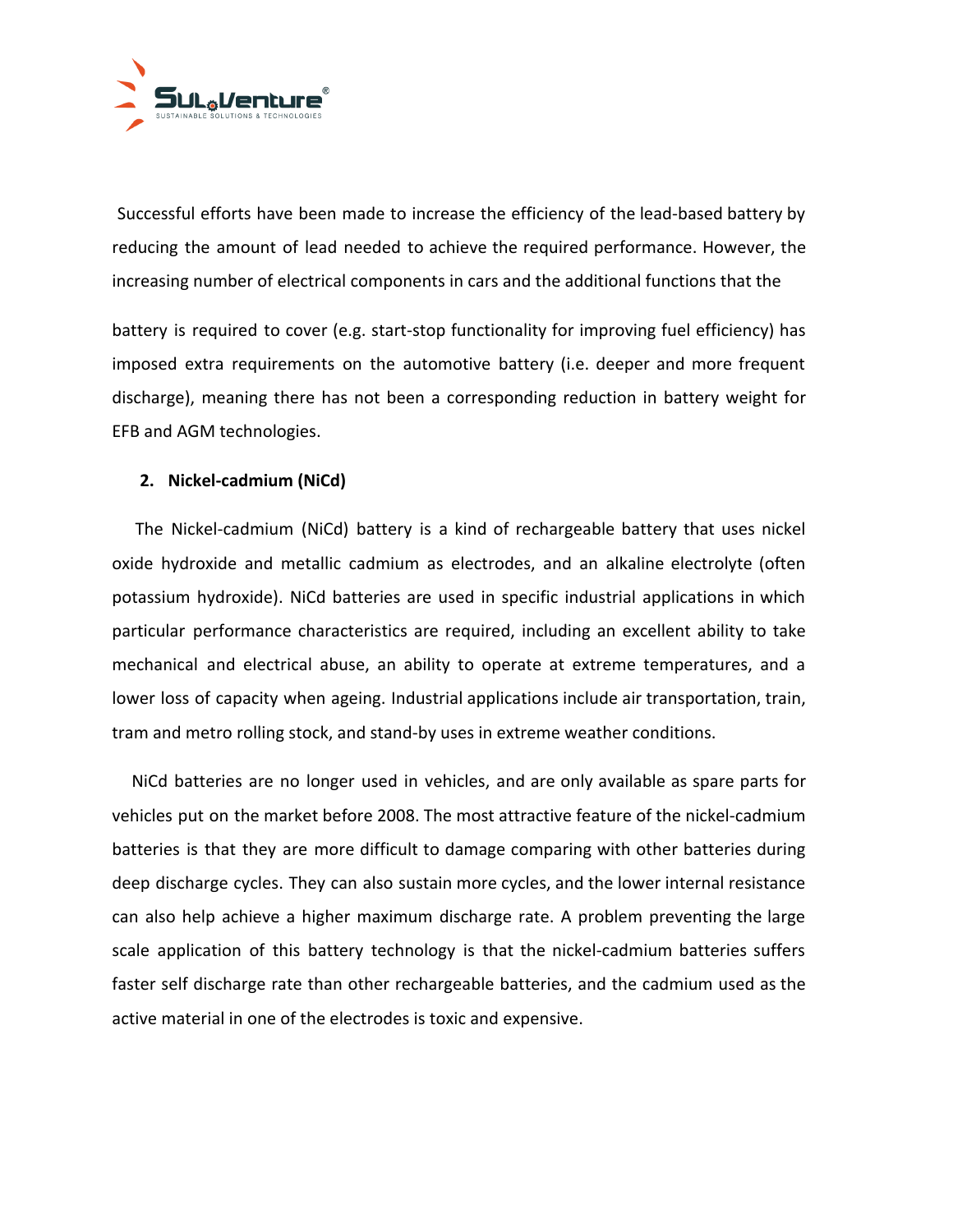

## **3. Nickel-metal hydride (NiMH)**

The nickel-metal hydride (NiMH) battery is a type of rechargeable battery that designed to substitute for the nickel-cadmium cells. They have a similar size and a similar cell voltage but with more advantages. By using hydrogen-absorbing alloy as negative electrode instead of cadmium, this electrochemical technology is considered as "environmental friendly" because of the absence of toxic cadmium. The nickel-metal hydride batteries also have low internal resistance and the high cycle durability as the NiCds, and a NiMH battery can have two to three times the capacity of an equivalent size nickel-cadmium battery. However, the nickel-metal hydride batteries also have a similar high self-discharge rate as the nickel-cadmium batteries, and it also cannot afford complete discharges.

NiMH batteries are primarily used in mild hybrid and full-hybrid vehicles, where they have been the technology of choice over lithium-ion batteries because of their durability and lower cost.

At end of life, and in compliance with the Batteries and ELV Directives, all NiMH batteries from automotive applications are collected and recycled. The metals are used predominantly in the steel industry.

NiMH batteries have been the technology of choice in the HEV market over the last decade, due to their design flexibility, good energy density, high power performance and better environmental compatibility. This was the technology selected by Toyota when the Prius HEV was introduced in 1997. NiMH batteries are still significantly more expensive than lead based batteries, and have not been considered for use in SLI functions because of their inferior cold-cranking performance and other limitations.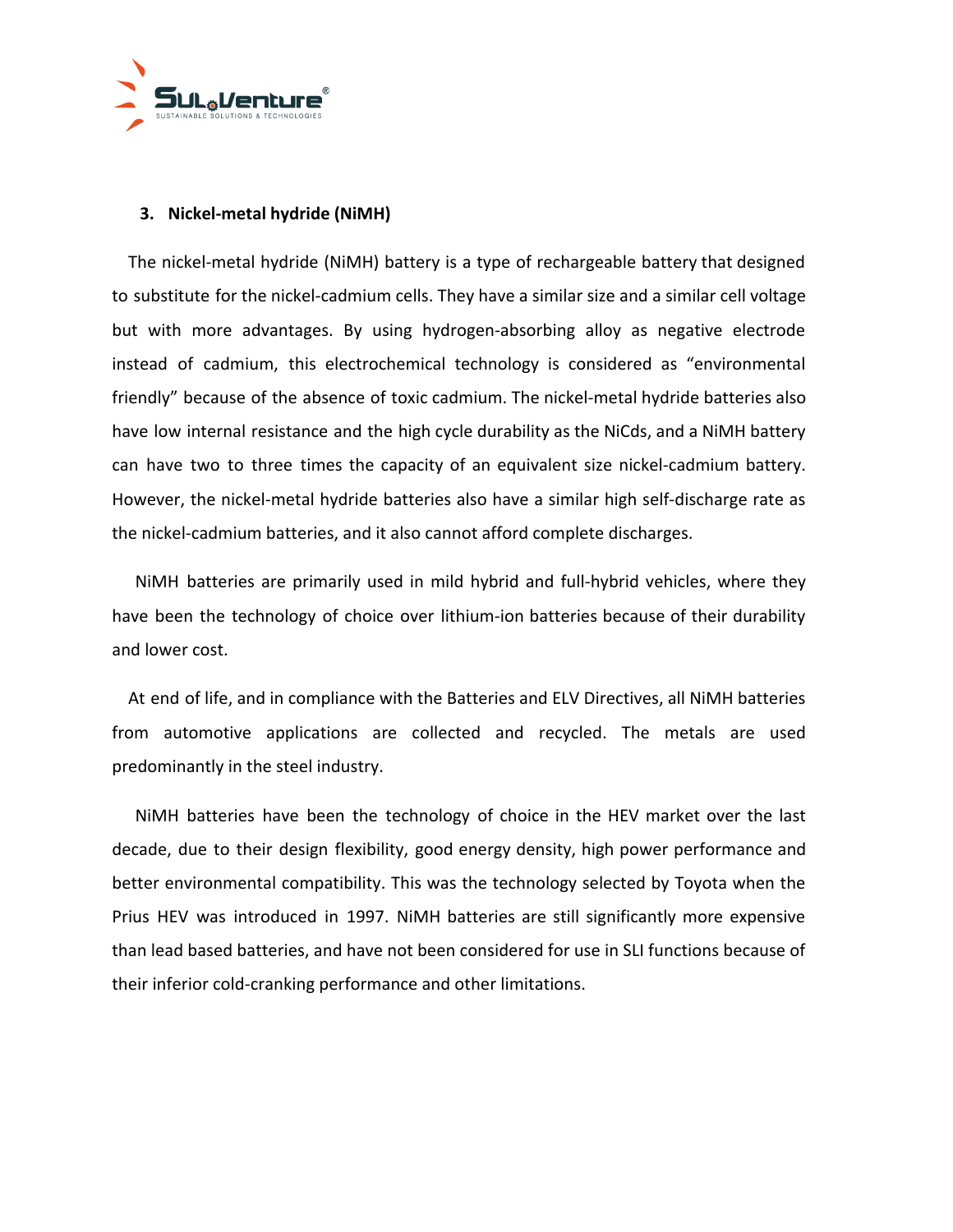

# **3.1 Chemistry**

Nickel-metal hydride batteries NiMH batteries comprise nickel hydroxide and hydrogen-absorbing alloys as basic components of the positive and negative active materials. These alloys operate in a concentrated alkaline electrolyte, usually with potassium hydroxide as the main constituent. The nominal voltage of a cell is 1.2V. Under charging, the hydrogen storing alloy (M) in the negative electrode absorbs hydrogen from the electrolyte, thus forming a metal hydride (MH).

NiMH batteries have a very good power performance. However, their low temperature performance and electrochemical stability at elevated temperatures are reduced when compared with NiCd batteries.

## **3.2 Components of nickel-metal hydride batteries**

- Nickel metal in substrate materials and hydrogen storing alloy: 55% weight
- Nickel oxide in cathode materials: 10% weight
- Cobalt additive in cathode & anode: 5% weight
- Rare Earths in NiMH batteries 15% weight
- Others (separator, electrolyte, binders): 10% weight

## **3.3 Weight and lifecycle of nickel-metal hydride batteries**

NiMH batteries have excellent life endurance in terms of capacity turnover. When only a low depth of discharge is required (i.e. 5%), as in hybrid vehicles, 20,000 cycles are possible over battery lifetime.

The high nickel content and the significant amount of cobalt makes the product of interest for recycling and reuse. Nickel is among the most highly recycled metals in the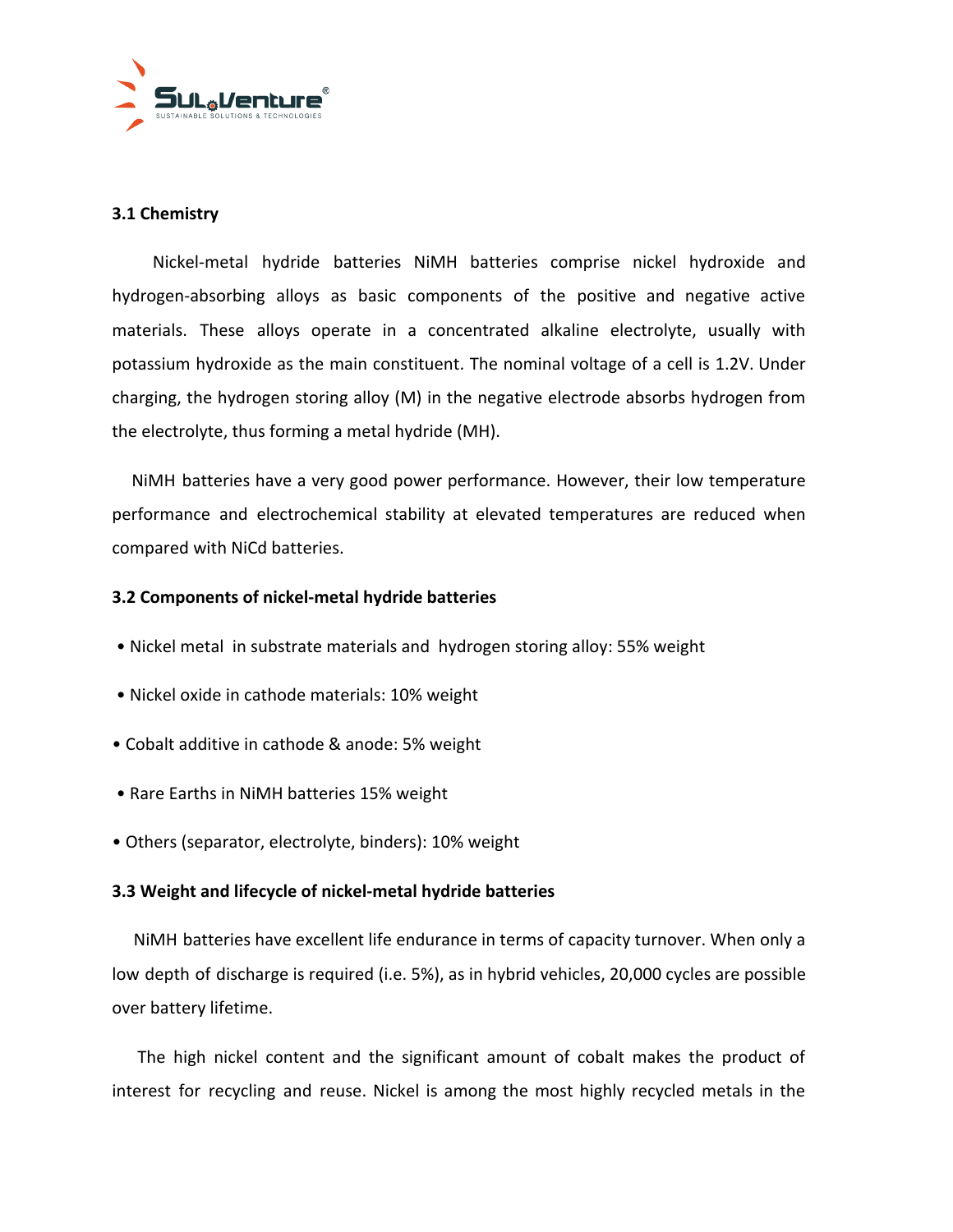

world today, with most nickel from batteries ending up in the manufacture of stainless steel.

## **4. Lithium-ion (Li-ion)**

The lithium-ion (Li-ion) batteries are almost the perfect cell chemistry and are currently used a wide range of consumer electronics products including cameras, cell phones, laptops, etc.

Lithium-ion rechargeable battery systems entered the mass market of small-sized consumer applications in the early 1990s. Their up-front cost is at present significantly higher than corresponding battery technologies based on other chemistries. Therefore, larger-sized lithium-ion batteries are currently found in segments such as military and space applications, where their high energy and power density as well as their superior cycling ability create value. The high capacity of the active materials and a single cell voltage of up to 4.2V (depending on active material used) give lithium-ion the highest energy density of all rechargeable systems operating at room temperature.

They have many attractive performance advantages which make them also ideal for higher power applications such as automotive and standby power. First of all, the lithium-ion batteries have the highest energy density in all the rechargeable batteries now, which is about 4 times better than lead-acid. They are also capable for deep discharge and high discharge rate, with a relatively slow self discharge. There is no liquid electrolyte in the lithium-ion batteries, which means they are immune from leaking. However, just opposite to the lead-acid batteries, the most serious problem that discourages the lithium-ion batteries is the low economic efficiency comparing with the lead acid batteries .

In automotive applications, they are the product of choice for plug-in HEVs and full EVs, in which both these criteria are important. For hybrid vehicles, lithium-ion systems have started to compete with NiMH batteries and are now used at an industrial level in several hybrid cars on the market.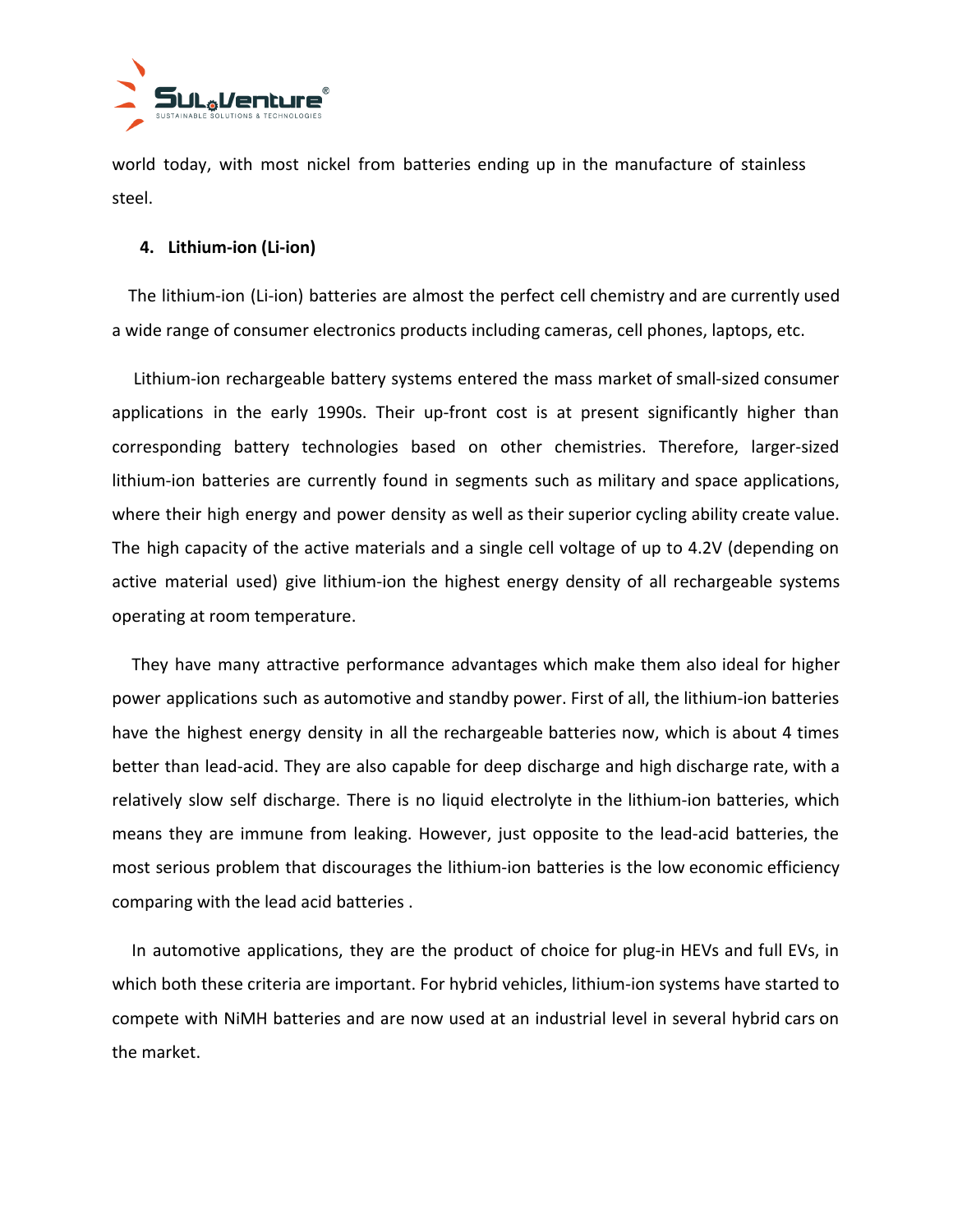

For use in SLI, start-stop and micro-hybrid applications, lithium-ion batteries still require improvements in cold-cranking ability and economic packaging (including cost level) to be considered a viable mass-market alternative to lead-based batteries. Lithium-ion batteries are used in hybrid and electric vehicles due to their high energy density and because their relatively greater expense is less of a barrier in these higher-end vehicles. Lithium-ion batteries are also being investigated for use in dual battery applications alongside a lead-based battery.

At end-of-life, all lithium-ion batteries from vehicles are collected. Industrial zero-waste recycling processes at present mainly target the recovery of nickel, cobalt and copper. The recycling of lithium is technically and industrially feasible, but as only a small quantity is used in each battery (between 1 to 2% of their total weight), and because only a small number of large-format lithium-ion batteries have reached end of life, this has not yet become economically viable.

#### **4.1 Chemistry**

There are several active materials used in lithium-ion rechargeable batteries. Systems using metallic lithium as a negative active material are called lithium-metal batteries, while systems based on carbon or lithium titanate as the negative active material are called lithium-ion. The positive active material is a lithiated metal oxide or a mixture of those components. The electrolyte is composed of fluorine-based lithium salts (such as LiPF6) dissolved in organic carbonate liquid mixtures. Non-aqueous solutions have to be used, as lithium reacts to water. A moisture-proof casing is essential to avoid moisture ingress and evaporation of the organic solvent.

While the battery is being charged, the lithium atoms from the positive electrode migrate as ions through the electrolyte toward the negative electrode, where they are deposited between carbon layers. This process is reversed during discharge. Lithium-based batteries are also available as lithium polymer batteries, which can, for example, use a lithium-metal alloy electrode in conjunction with a solid or gel-type electrolyte.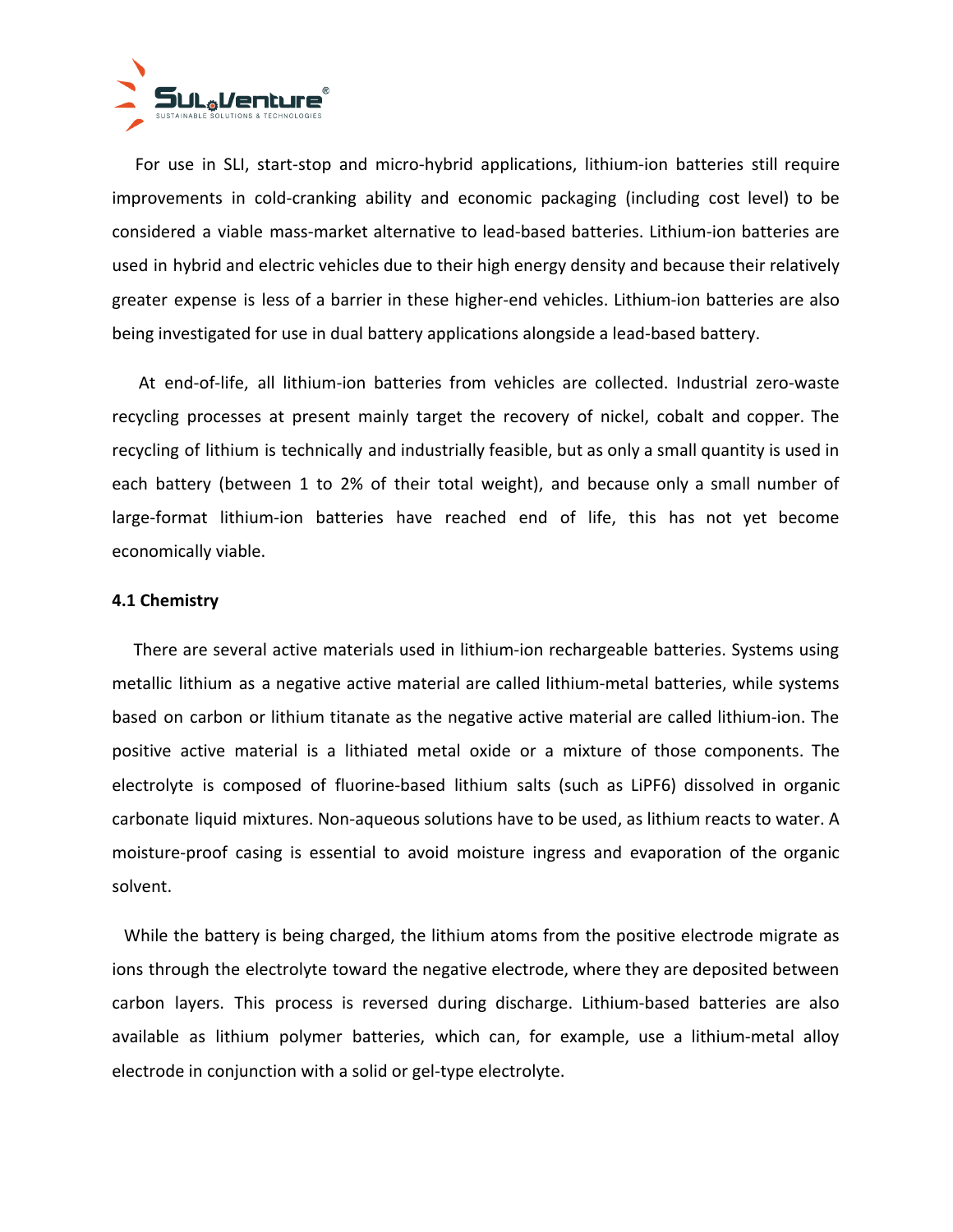

Different lithiated metal oxides are used by battery manufacturers in the battery's cathode or anode, each with unique performance characteristics.

# **4.2 Components of lithium-ion batteries**

- Various metal oxide-based materials for cathode
- Carbon based materials for anode
- Lithium salts
- Copper for negative substrate and collectors
- Aluminium or steel for positive substrate and cell case
- Others (separator, electrolyte, binders)

## **4.3 Weight and life cycle of lithium-ion batteries**

Most available lithium-ion battery systems provide excellent calendar life and life cycle endurance, with performance depending on the specific operational mode and temperature.

Recharge at low temperatures is restricted in order to avoid lithium-metal plating and early deterioration. With low depth of discharge (DoD), e.g. 2% to 5%, turnover figures of more than 20,000 nominal capacity throughput can be achieved. Under high DoD (e.g. 80%) more than 3000 cycles are feasible.

Various novel chemistries for the electrodes and the electrolyte are the subject of projects currently in the laboratory stage, with targets for first industrial applications to be established beyond 2025.